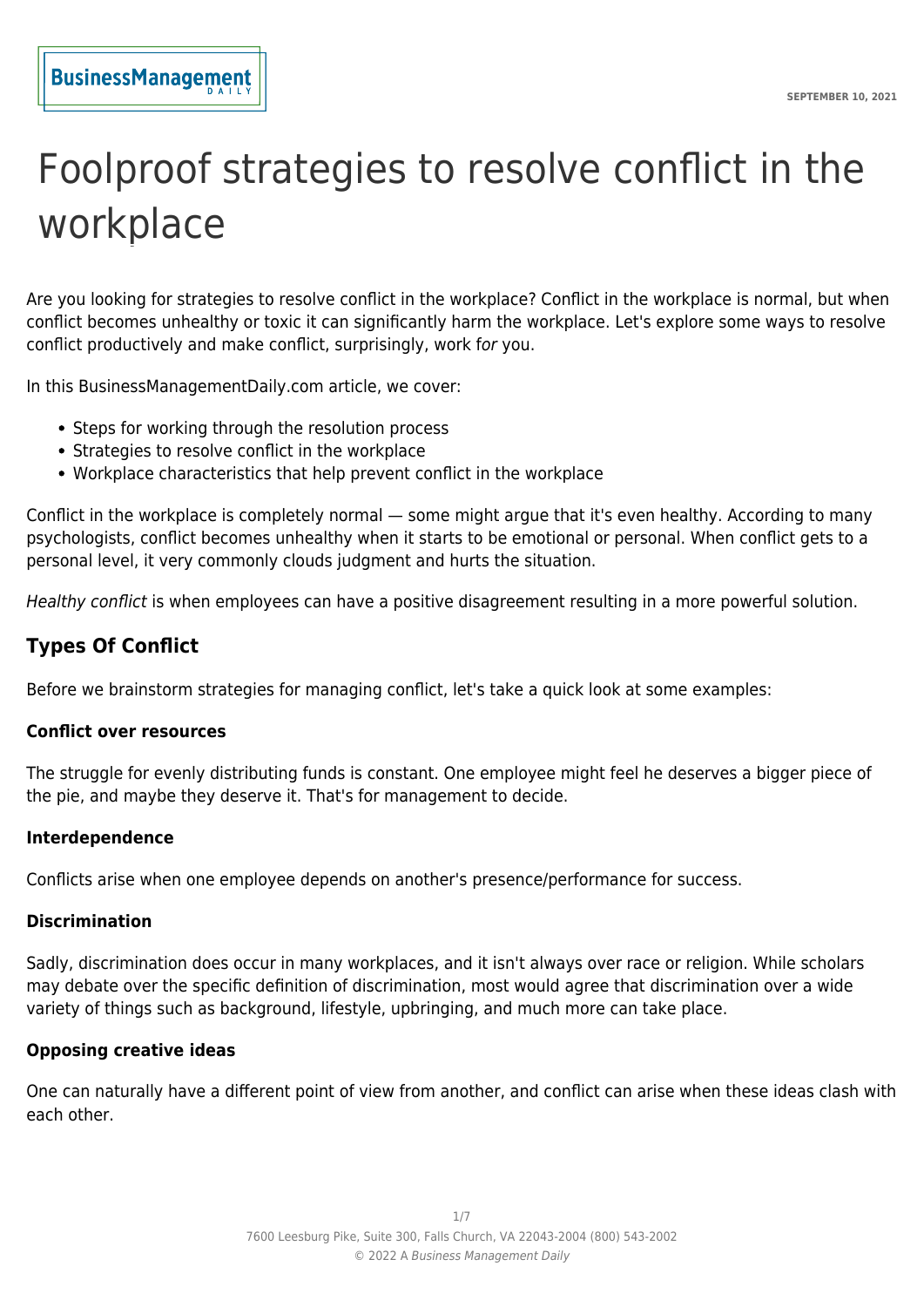# **Strategies 101: Handling Conflict With Solid Management Skills**

Effective conflict resolution is easy with the right set of skills. Here is a list of attributes that the human resources and management team should work on to successfully handle conflict in the workplace.

"According to many psychologists, conflict becomes unhealthy when it starts to be emotional or personal. When conflict gets to a personal level, it very commonly clouds judgment and hurts the situation."



# **Effective communication**

Difficult situations can be made less difficult with clear communication in the workplace. Teaching employees to have good communication skills is beneficial for every part of the business.

This may include not only coaching on how to interact with one another, especially when conflict happens, but also how to implement good communication practices into the workflow.

#### **Teamwork exercises**

A quick internet search will yield hundreds of teambuilding exercises that you can use as a tool to create a positive workplace that doesn't see conflict.

Teamwork exercises help to make conflict healthy, and it's a great time to weed out(and also recognize) the toxic types of conflict that happen.

Many teamwork exercises may seem pointless to employees, however, some can be a benefit. It's important to carefully consider what exercises you choose to do, and dedicate time to them. A one-hour one-off team building activity may not have a drastic impact. Several activities over a period of time, or a full-day session could be more impactful.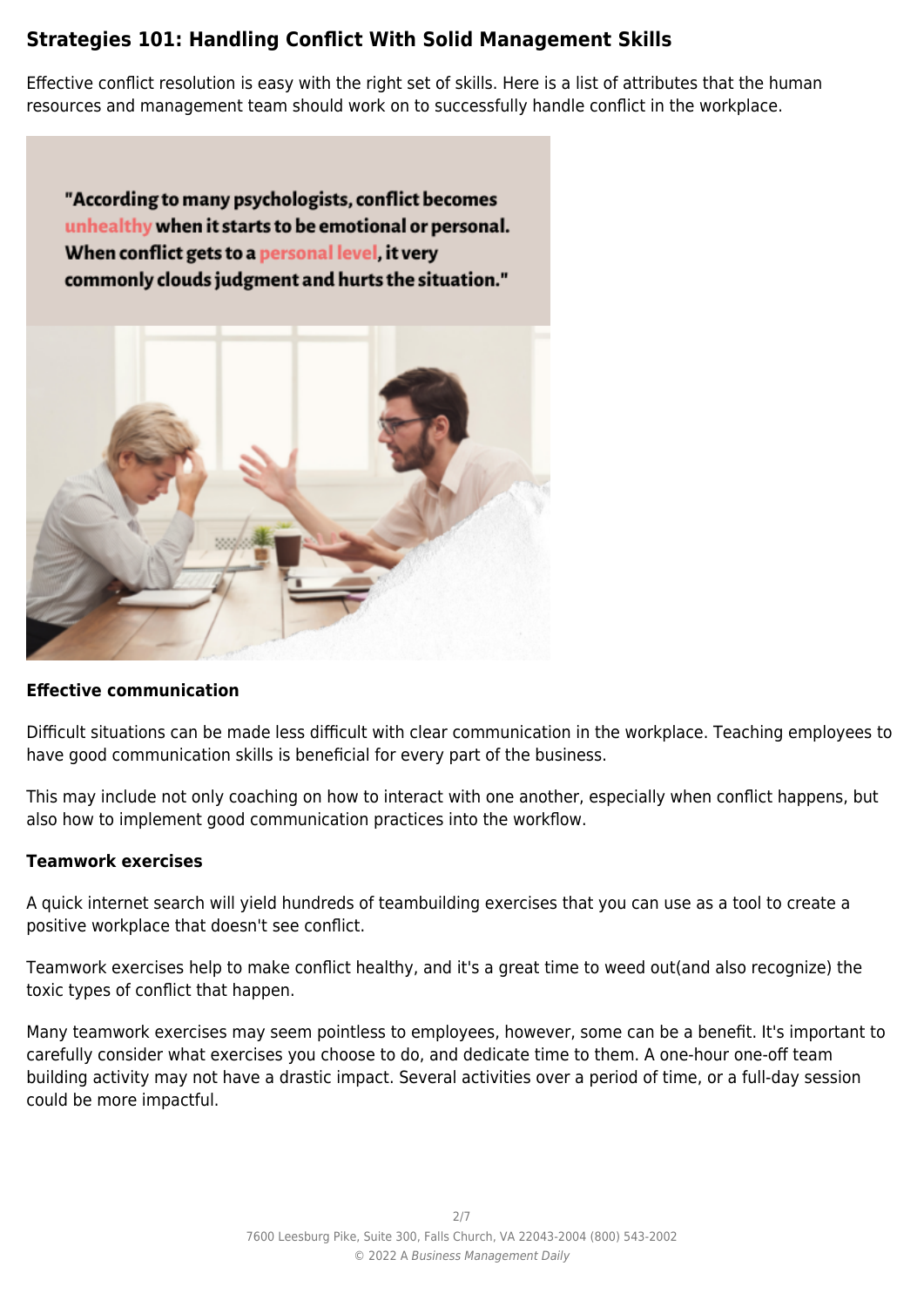## **Active listening**

Listening is sometimes hard to do for someone who's in charge, but management and human resources departments that know how to listen to their employees typically run the tightest ship.

## **Collaborating**

Collaborating in a positive way with employees is a good way to keep them engaged. Most people naturally like positive collaboration from management and HR. It can create a sense of importance and involvement, and who doesn't like a little attention?

Many disputes are more likely to happen without management around, so the more positive interaction the employees get with their managing team members the less likely they'll be to raise problems in a toxic and unhealthy way (though no guarantees).

## **Sound decision-making**

Decision-making is a crucial moment in resolving the conflict — one bad decision could turn into a disaster, but one good decision can take the edge off of the situation.

When handling conflict, think carefully about the actions and decisions you take. Consider each participant's perspective, and take time to approach it thoughtfully. If you seem dismissive of someone's concerns, even if you truly care, they'll be less likely to trust you and engage in the process.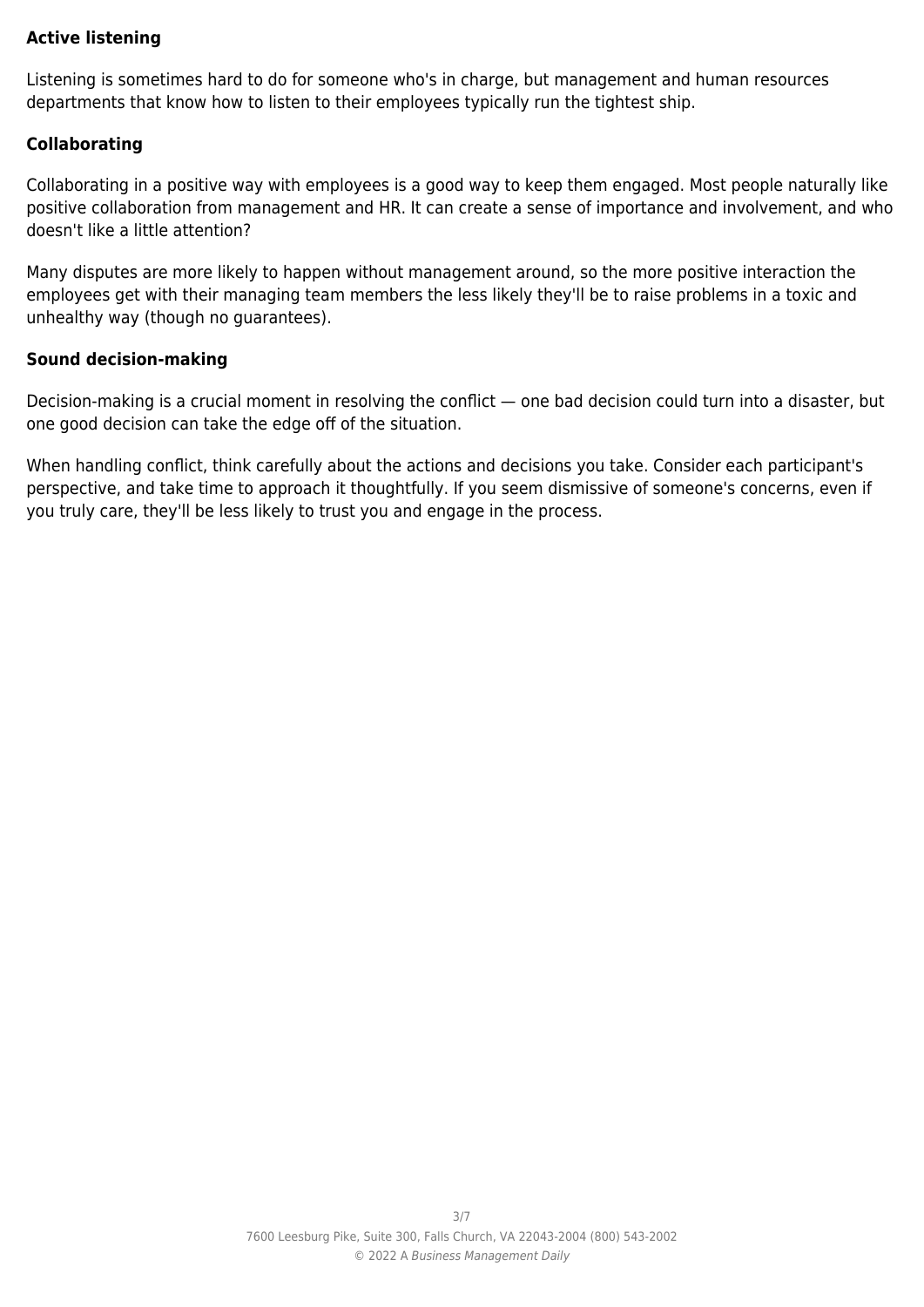

# **Creating a solid company culture**

Human resources and management play a huge role in creating a company culture where all employees feel accepted.

Generally, one of the best ways to create good company culture is by neutrality.

For example, there is no reason for employers to hold an opinion about sexuality, political stance, religion, etc. in the workplace. However, businesses should have policies that do not isolate employees based on these things. In some cases, it may be appropriate to speak out about current events. More and more employees expect employers to be empathetic. However, think carefully before you do so and know that while some employees may appreciate it, others may feel isolated by it.

Typically, this also means encouraging other employees to keep their opinions on controversial topics out of the workplace.

In the end, the most important thing is that the employee is performing their job the way they should be and that employees feel supported and respected.

# **Online courses**

Use all the online resources you can get when dealing with conflicts. There are a wide variety of online courses and training modules available, though the quality of these may vary as well. Beyond that, however, there are also less formal resources available. For example, you might be able to find people talking in a forum about a work problem that's exactly like the one you're currently dealing with.

Of course, here at Business Management Daily, we have plenty of online resources for all your HR needs.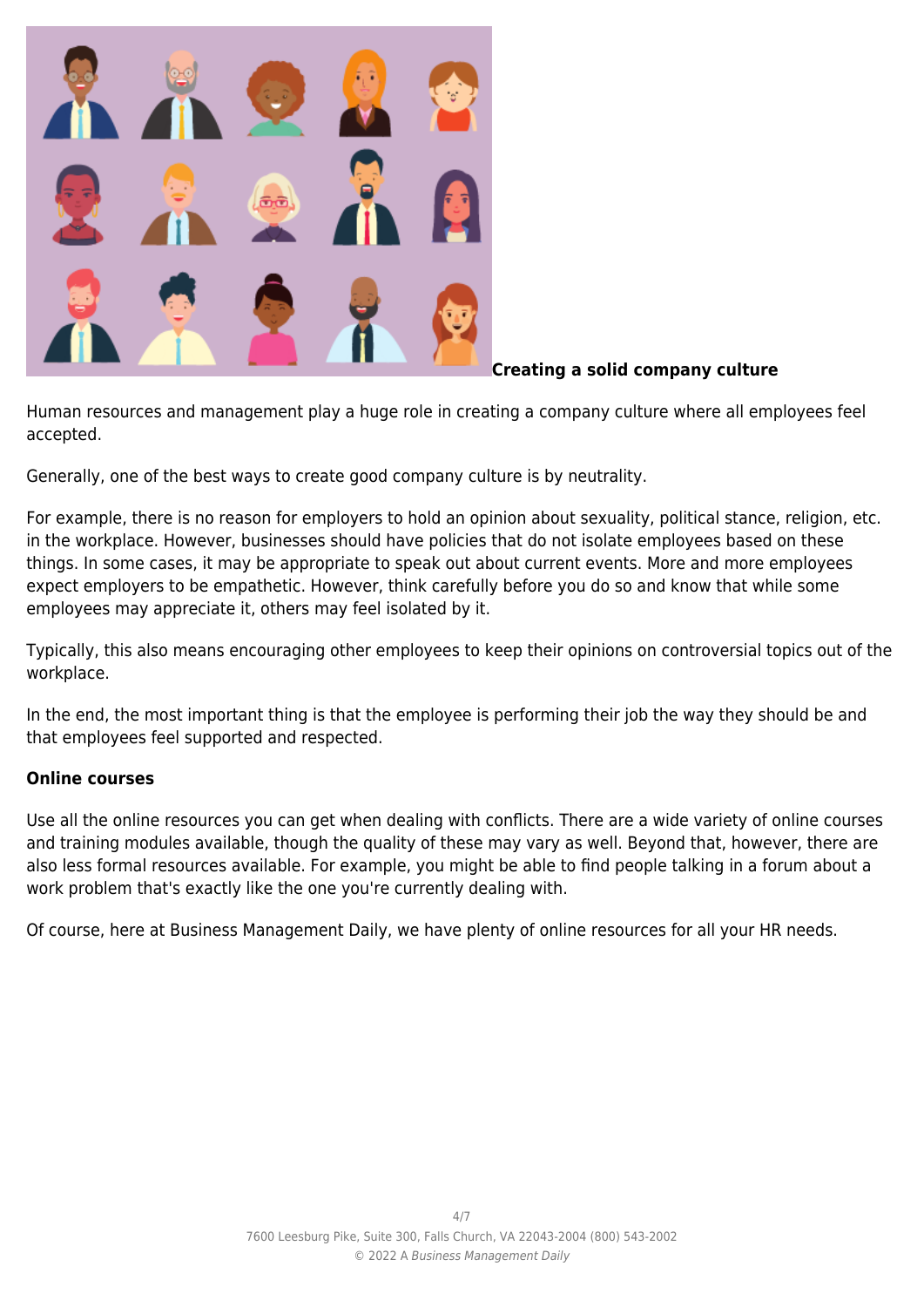

# **Recognizing people's natural reaction**

# **to conflict**

One helpful skill when dealing with conflict is recognizing employees' natural reactions. For example, one employee might get angry and explode because of a certain problem, and the other employee might curl up in a ball in the corner when the same problem occurs.

Needless to say, feeling out employee personality styles in the workplace is a must.

Here are a few examples of employee reactions when conflict occurs:

# **Passive action (avoidance)**

Some employees either won't know how to deal with a conflict or won't want to deal with it, and that's when they'll (at least try to) take the silent road out of things.

Some employees could even start displaying attendance problems because of a problem whether it be because of a conflictive work task or an argument between employees. This should be a red flag if an employee starts exhibiting this type of behavior out of the blue, or if they start to seem disengaged.

The important point to teach passive employees is that sometimes doing nothing isn't beneficial for the situation. Addressing conflict is generally unpleasant, however, if an issue is permitted to continue it could escalate and cause even greater issues down the road. It's best to address immediately that happens.

# **Competitive reaction**

Often when conflicts arise in the workplace, employees will choose between a fight or flight response. When an employee opts to fight, that can also come with its own set of problems.

Now, if the conflict is a difficult work problem, then a competitive reaction can be good, if it's handled well. An employee who feels strongly about an idea and wants to fight for it can be a benefit.

However, an employee whose innate response to conflict is to dominate the conversation and win no matter what, is likely to contribute to a toxic environment. After all, the one who speaks the loudest isn't always the one with the best idea. Letting these issues run rampant could cause you to miss out on good ideas.

These situations can be handled with coaching and conflict mediation, though if a conflict turns into verbal or physical abuse then it should be dealt with immediately.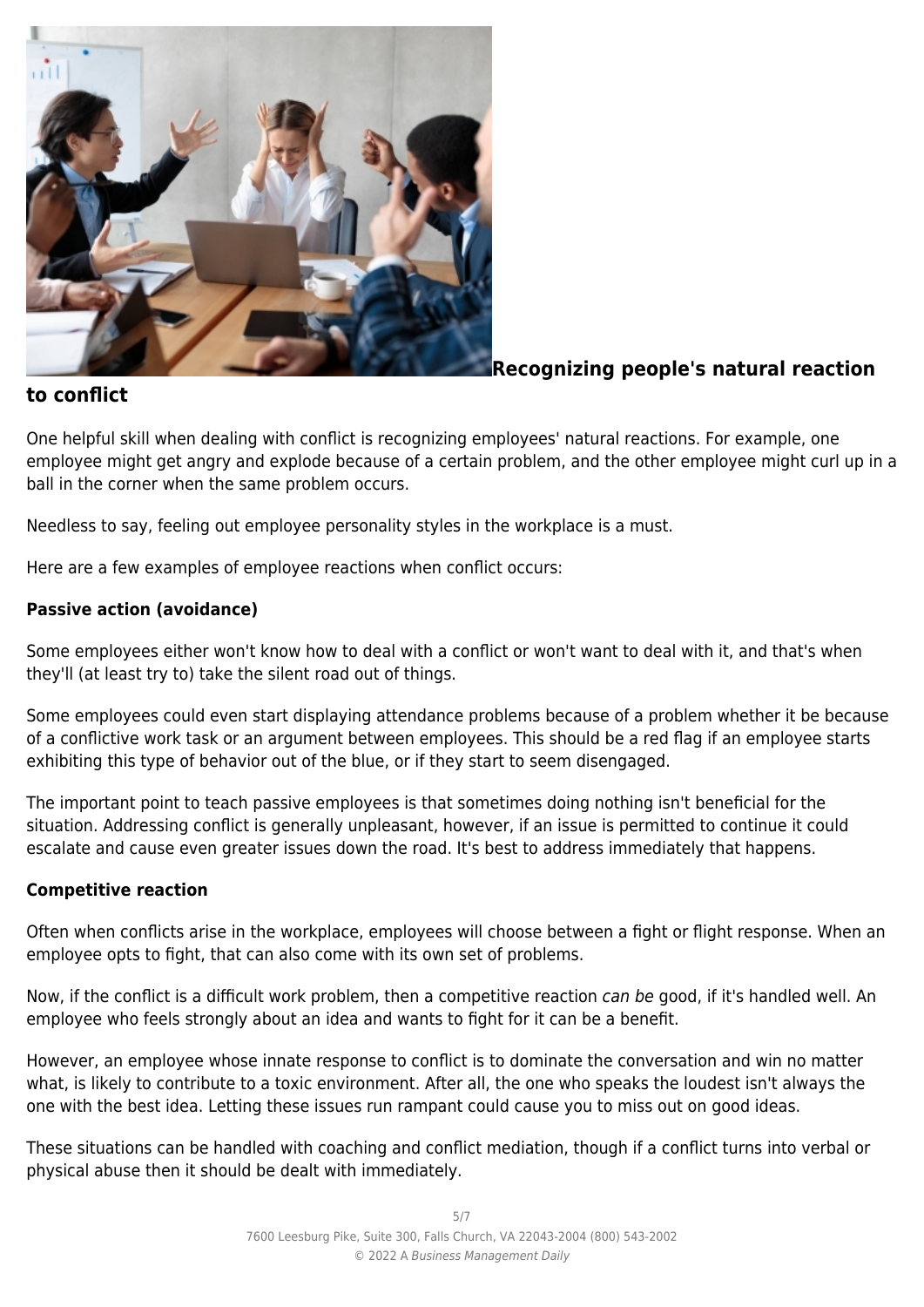# **Body language**

Managers and HR should look for signs of body language in their work environment that may indicate conflict. You might see an employee looking exceptionally depressed or put out — that's a good moment to step in and ask them what's wrong.

# **Conflict Resolution Strategies In Steps**

How are conflicts resolved in the workplace? There isn't one specific way to resolve workplace conflict. However, there are some general guidelines you can follow when trying to practice conflict management.

## **Step One: Identify the conflict/Find the root cause of the conflict**

You won't be able to manage conflict if you can't identify it. Many conflicts will come to your attention on their own, but some will require more detective work on the HR/management side to properly identify.

Listen to both/all parties involved in the conflict before proceeding any further.

No one considers themself the villain in a situation and both sides of the story will typically have at least some truth to them. That's why it's important to listen to everyone.

Techniques for finding the cause of conflict will vary depending on the situation. Keep in mind that some conflicts are healthy in the workplace and determine which conflicts actually need to be dealt with.

Some conflicts might be hard to track down, but good managers have eagle eyes for finding and preventing problems

#### **Step Two: Confront the conflict head-on**

Sometimes conflicts can go on for days, weeks, or even years without the proper confrontation.

That's why it's important to call a meeting and confront the conflict. Letting something continue and bubble up only prolongs the inevitable. It's best to address quickly before an issue escalates and starts impacting the business in more ways.

#### **Step Three: Solve the problem by finding common ground between employees**

While one hopes that employees can work a situation out themselves, if it has escalated to the point that HR or management is involved, that's probably not the case. In this situation, the problem will never end if a mediator doesn't step in with an effort to find a common ground within the conflict.

A good start to conflict resolution is identifying the areas of agreement and disagreement, then working towards a solution that both parties can agree to.

# **Step Four: Following through**

Remember, not all conflicts are solved on the first go-round. It's HR/management/ownership's responsibility to follow through on their conflict resolution strategy to ensure that the conflict doesn't become a recurring event.

Consider checking back in with employees after a period of time to ensure that things are still going well. You may need to readjust and try new approaches if problems still exist.